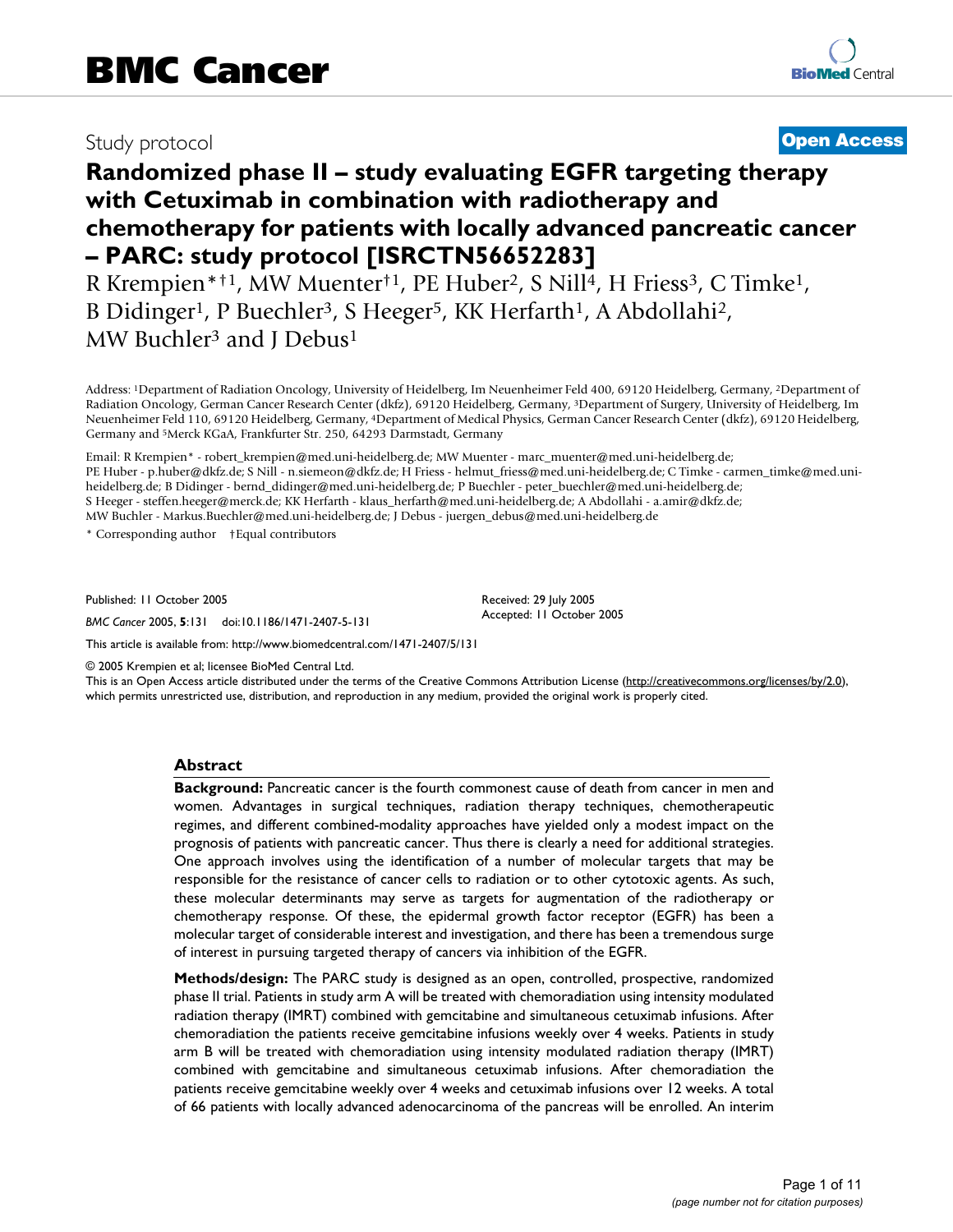analysis for patient safety reasons will be done one year after start of recruitment. Evaluation of the primary endpoint will be performed two years after the last patient's enrolment.

**Discussion:** The primary objective of this study is to evaluate the feasibility and the toxicity profile of trimodal therapy in pancreatic adenocarcinoma with chemoradiation therapy with gemcitabine and intensity modulated radiation therapy (IMRT) and EGFR-targeted therapy using cetuximab and to compare between two different methods of cetuximab treatment schedules (concomitant versus concomitant and sequential cetuximab treatment).

Secondary objectives are to determine the role and the mechanism of cetuximab in patient's chemoradiation regimen, the response rate, the potential of this combined modality treatment to concert locally advanced lesions to potentially resectable lesions, the time to progression interval and the quality of life.

## **Background**

Pancreatic cancer is the fourth commonest cause of death from cancer in men and women [1,2]. Surgical therapy currently offers the only potential monomodal cure for pancreatic adenocarcinoma [3]. However only a few patients present with tumors that are amenable to resection, end even after resection of localized cancers, long term survival is poor. At presentation, only 20% of patients with pancreatic adenocarcinoma have resectable cancers, 40% have locally advanced tumors, and 40% have metastatic disease [5].

However, long-term (5-year) survival rates – even for patients undergoing "complete" resection – are below 20% [4,5]. Loco-regional recurrence and/or metastatic disease develop in the majority of patients who undergo pancreatic resection. Relapse occurs within 9–15 months after initial presentation and patients have median life expectancies of only 12–15 months without adjuvant therapy [4]. The 5-year survival rate of patients with resected pancreatic adenocarinoma is approximately 10% [6]. The statistics for the 80 to 90 % of patients who present with locally advanced and metastatic pancreatic cancer are even more dismal. Rarely do such patients achieve a complete response to treatment; median survival is 5–10 months and 5-year survival is near zero [7].

Both distant and local/regional patterns of recurrence are common, and this suggests that most patients have occult metastatic disease or local/regional (or both) at the time of resection. Postoperative chemoradiationtherapy (CRT) has been shown to improve survival in patients with resected pancreatic adenocarcinoma [8-10], although there is debate over whether radiotherapy is a beneficial component [5,11]. The problems with the postoperative adjuvant approach include the fact that at least 25% of patients do not actually receive adjuvant therapy because of complications of surgery or patient refusal [10,12]. A primary advantage of preoperative therapy is therefore the assurance that CRT is received by all patients in a timely fashion. Other benefits are the delivers of radiation to well-oxygenated tissues and the avoidance of radiation to fixed loops of intestine within the operative field. Another rationale for neoadjuvant treatment is that occult metastatic disease is given the opportunity to manifest, thus allowing patients to avoid the morbidity of resection or laparotomy. Finally, the potential for preoperative CRT to convert locally advanced lesions to resectable lesions could greatly increase the number of patients with pancreatic cancer who might be offered a chance of cure. Several trials could show that dose escalation in radiation therapy using either EBRT [8] or IORT [13,14] resulted in improved local control in combination with potentially curative resection. The efficacy of external beam irradiation (EBRT) in pancreatic cancer is limited by the inability to deliver adequate doses of irradiation secondary to the dose tolerance limits of small bowel, spinal cord, stomach, kidney, and liver [15]. Further, the use of combined modality approaches in pancreatic cancer is associated with increased gastrointestinal toxicity [16]. Technical developments like intensity-modulated radiation therapy (IMRT) have the potential to significantly improve radiation therapy of pancreatic cancers by reducing normal tissue dose, and simultaneously allow escalation of dose to further enhance locoregional control [17].

To achieve long-term success in treating this disease it is therefore increasingly important to identify effective neoadjuvant/adjuvant multimodality therapies.

Concurrent chemoradiation is the standard of care for locally advanced non metastatic pancreatic cancers. Median survival rates vary between different trials depending on their selection criteria between 7 and 12 month, while 1 year overall survival is between 30% and 45% [18].

Systemic chemotherapy, a mainstay of pancreatic cancer treatment, essentially has been ineffective until recently when gemcitabine became available [19]. In a phase III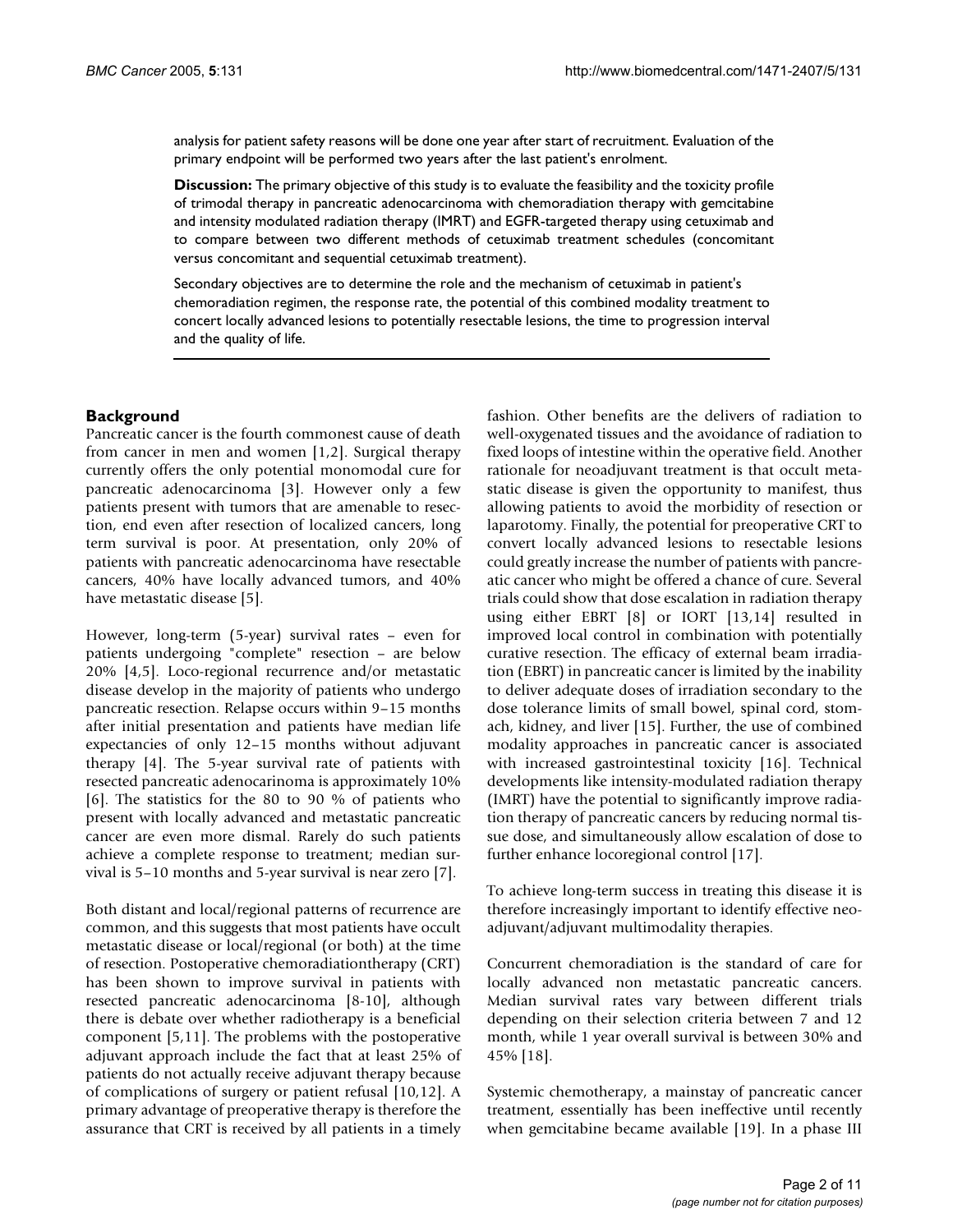trial comparing gemcitabine versus 5-flurouracil in advanced pancreatic cancer, patients who received gemcitabine showed a modest improvement in response rate, a marginal survival advantage, and most important, superior clinical response [20]. Therefore gemcitabine became the standard treatment of advanced pancreatic cancer. Despite these results, however median survival duration in patients with advanced pancreatic cancer continues to be less than 6 month.

Still, advantages in surgical techniques, radiation therapy techniques, chemotherapeutic regimes, and different combined-modality approaches have yielded only a modest impact on the prognosis of patients with pancreatic cancer. Thus there is clearly a need for additional strategies. One approach involves using the identification of a number of molecular targets that may be responsible for the resistance of cancer cells to radiation or to other cytotoxic agents. As such, these molecular determinants may serve as targets for augmentation of the radiotherapy or chemotherapy response. Of these, the epidermal growth factor receptor (EGFR) has been a molecular target of considerable interest and investigation, and there has been a tremendous surge of interest in pursuing targeted therapy of cancers via inhibition of the EGFR [21,22].

The overexpression of EGFR has been demonstrated in a number of human tumor types, including head-and-neck cancers, colon cancer, breast cancer, gliomas, lung cancer and pancreatic cancer [23,24]. The rationale for investigating of EGFR inhibitors as radiation sensitizers in cancer therapy is based on the following observations: (1) positive correlation between EGFR expression and cellular resistance to radiation in many cell types [23]; (2) the degree of radioresistance correlates positively with the magnitude of EGFR overexpression [25]; (3) cell survival and repopulation during a course of radiotherapy are influenced by activation of EGFR/transforming growth factor alpha that is induced after exposure to radiation [26]; and (4) inhibition of EGFR signaling-enhanced radiation sensitivity [27,28].

Cetuximab is a monoclonal antibody that specifically binds to the EGFR, thereby inhibiting downstream signal transduction pathways [29]. It has been shown in vivo and in vitro to enhance radiosensitivity, to promote radiation induced apoptosis, to decrease cell proliferation, to inhibit radiation-induced damage repair, and to inhibit tumor angiogenesis [23].

Phase I studies have shown that cetuximab has tolerable toxic effects. Acneiform rash is the most common toxic effect. Besides skin toxicity cetuximab has the potential to cause allergic reactions, including anaphylaxis. However,

this has not been shown to be a significant clinical problem [23].

Phase I and II clinical studies on EGFR antibodies given as a single agent were performed in patients with advanced NSCLC, ovarian, head and neck, prostate, and colorectal cancer. Stable disease with tolerable side effects was seen in about 20% of the patients [23]. Several phase I-III trials testing the effect of different EGFR inhibitors combined with radiotherapy or radiochemotherapy are currently ongoing. The so far most important trial testing EGFR inhibition in combination with radiotherapy was a randomized phase III trial testing radiotherapy alone versus radiotherapy plus cetuximab [30]. 424 patients with locoregionally advanced squamous cell carcinoma or headand-neck cancers were randomized into curative radiotherapy plus/minus cetuximab. Cetuximab was applied once at a dose of 400 mg/m<sup>2</sup> in the week prior to radiotherapy (week1) and weekly during the course of radiotherapy at a dose of 250 mg/m<sup>2</sup> before irradiation. Locoregional tumor control rates after 1 and 2 years were 69% and 56% for patients treated simultaneously with cetuximab versus 59% and 48% for patients who received radiotherapy alone ( $p = 0.02$ ). Overall survival rates at 2 and 3 years after treatment were 62% and 57% for cetuximab treated patients and 55% and 44% for patients with irradiation alone ( $p = 0.02$ ). Median survival times were 54 months (95%C.I.36;58) and 28 months (21;38), respectively.

A recently completed phase II trial of cetuximab in combination with gemcitabine for patients with advanced pancreatic cancer showed promising results [31]. In that trial 41 patients received cetuximab with gemcitabine and were evaluated for efficacy and toxicity. The toxicity profile of this combination was consistent with that of gemcitabine, except for acneiforme rash induced by cetuximab. A partial response rate of 12.2% (5 patients) and stable disease rate of 63.4% was observed in this study. Medial time to progression and medial survival duration were 3.8 months and 7.1 months, respectively, while 1-year survival rates and progression-free survival rates were 31.7% and 12%, respectively. This 1-year survival is considerably better than that achieved using gemcitabine alone as documented in a previous phase III trial [20]. Recently a phase three study could demonstrate the benefit of the combination of an EGFR tyrosine kinase inhibitor in combination with chemotherapy in pancreatic cancer [32]. A total of 569 patients with advanced pancreatic cancer were randomized to receive standard dose gemcitabine, 1000 mg/m2 iv weekly in 7 out of 8 weeks, than weekly 3 out of four weeks plus either erlotininb 100 mg daily (n = 285) or placebo (n = 284). Combined erlotinib therapy with gemcintabine resulted in a 24% improvment in survival as compared to placebo (p =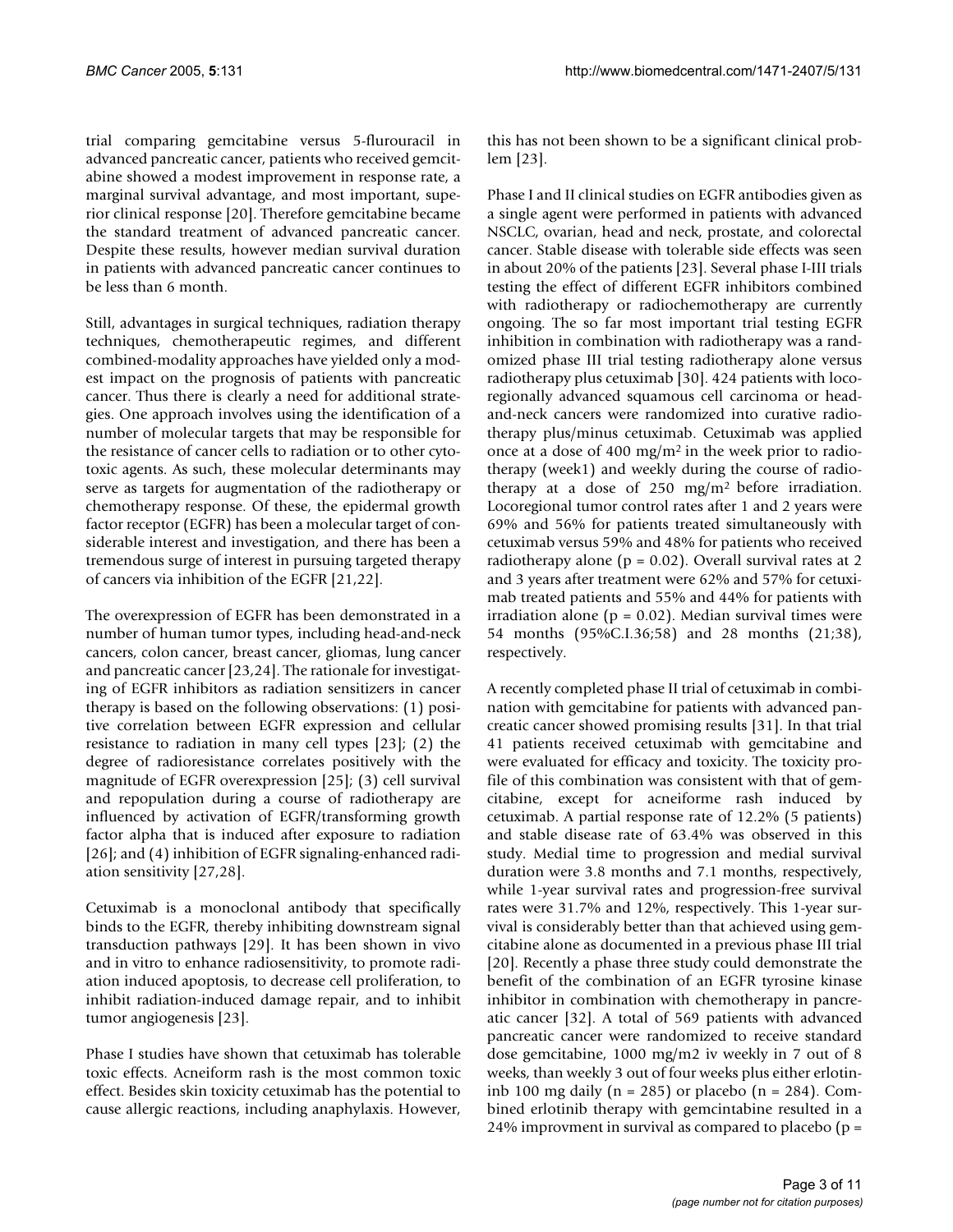0.025) with corresponding 1-year survival rate of 24% and 17% (erlotinib and placebo arm, respectively).

Regarding the benefits of EGFR-targeted therapy in the combined modality treatment using either irradiation or chemotherapy, it is increasingly becoming clear that EGFR-targeted therapy is an important novel strategy for the treatment of pancreatic cancers. Since chemoradiation is the standard of care for locally advanced non metastatic pancreatic cancer, there has been considerable interest in gaining increased experience with this therapy in combination with chemoradiation in an effort to evaluate the efficacy and the toxicity profile of this regimen.

# **Methods/design**

# *Trial organization*

PARC has been designed by the Trial Center of the Department of Radiation Oncology, University of Heidelberg. The trial is carried out by the Department of Radiation Oncology together with the German Cancer Research Center (DKFZ) and Department of Surgery. The trial is an investigator initiated trial. Trial medication (cetuximab) is supplied by Merck KGaA, Darmstadt, Germany.

# *Coordination*

The trial is co-ordinated by the Department of Radiation Oncology in cooperation with the DKFZ and the Department of Surgery at the University of Heidelberg. The Dept. of Radiation Oncology is responsible for overall trial management, trial registration (International Standard Randomized Controlled Trial Number [ISRCTN 56652283], <http://www.controlled-trials.com>), database management, quality assurance including monitoring, reporting and for the scientific program of all trial related meetings).

# *Investigators*

Patients will be recruited by the Department of Radiation Oncology at the University of Heidelberg. Due to the multi-modal nature of the trial, all investigators are experienced oncologists from the fields of radiation oncology, hematology/oncology, and general surgery at the University of Heidelberg co-operating in this trial.

# *Adverse events committee*

This committee consists of 3 independent physicians (medical oncologist, radiation oncologist and surgeon) and decides on the final diagnostic classification of critical clinical events. For all serious adverse events the documentation and relevant patient data are verified by the coordinating personnel before submitting the data to the Adverse Events Committee for diagnostic classification.

Analysis of safety related data is performed with respect to frequency of:

- Serious Adverse Events and Adverse Events stratified by organ-system
- Adverse Events stratified by severity
- Adverse Events stratified by causality.

Patient toxicities will be assessed using the NCI Common Toxicity Criteria (CTC). Toxicity will be evaluated pretreatment, weekly during chemoradiation /chemotherapy, prior to each course of infusional Cetuximab and at follow-up. Unacceptable toxicity is defined as unpredictable, or irreversible Grade 4 toxicity. Decisions regarding weekly chemoradiation treatment, chemotherapy doseadjustment, and cetuximab dose-adjustment will be made using the guidelines below and based on hematological parameters (ANC and platelets) monitored weekly during chemoradiation before each dose of cetuximab and gemcitabine.

# *Medication supply*

All chemotherapeutic agents are prepared and provided by the pharmacy of the University Hospital Heidelberg. Cetuximab is provided by Merck KGaA, Darmstadt, and is stored by the pharmacy of the University Hospital Heidelberg. Medication will be prepared for each patient specifically and delivered just prior to administration to the Department of Radiation Oncology.

# *On-site monitoring*

During recruitment of patients monitoring on site is performed according to good clinical practice (GCP) guidelines. The data management will be performed by the Trial Center of the Department of Radiation Oncology, University of Heidelberg. The medical monitoring will be done by two independent oncologists not involved in conducting this trial.

# *Ethics, informed consent and safety*

The final protocol was approved by the ethics committee of the University of Heidelberg, Medical School (L-283/ 2004, <http://www.klinikum.uni-heidelberg.de/> Paul-Ehrlich-Institute (PEI) registration number 1205/01). This study complies with the Helsinki Declaration in its recent German version, the Medical Association's professional code of conduct, the principles of Good Clinical Practice (GCP) guidelines and the Federal Data Protection Act. The trial will also be carried out in keeping with local legal and regulatory requirements. The medical secrecy and the Federal Data Protection Act will be followed.

Written informed consent is obtained from each patient in oral and written form before inclusion in the trial and the nature, scope, and possible consequences of the trial have been explained by a physician. The investigator will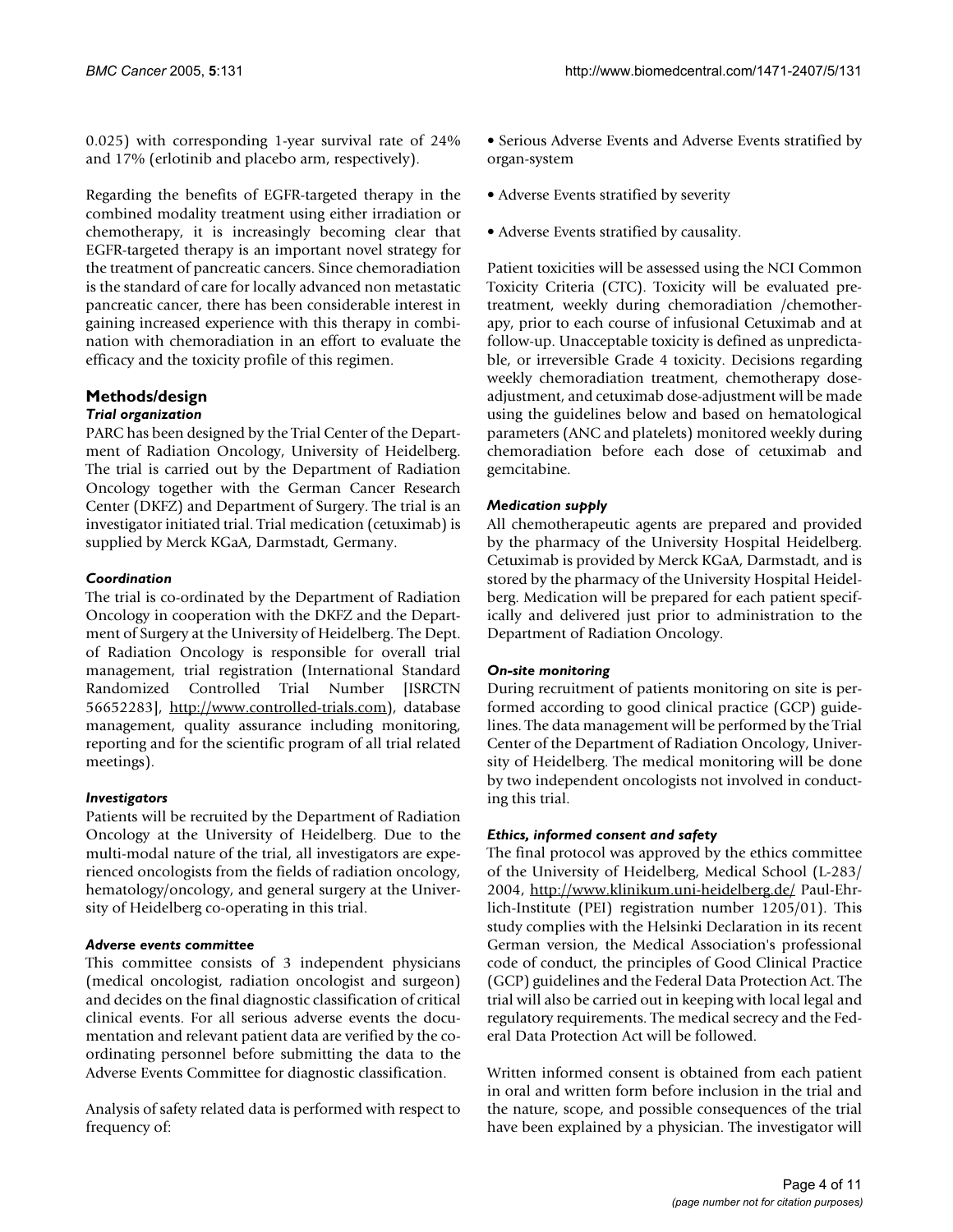| Investigation               | <b>Pretreatment</b> | Chemoradiation /<br><b>Chemotherapy weekly</b> | <b>Each Course of</b><br>Infusional Gemcitabine/<br>Cetuximab | follow-up |
|-----------------------------|---------------------|------------------------------------------------|---------------------------------------------------------------|-----------|
| <b>Clinical examination</b> | X                   | X                                              | X                                                             | X         |
| <b>Laboratory tests</b>     | X <sup>a</sup>      | X                                              | X                                                             | X         |
| <b>Tumor markers</b>        | Хp                  | X                                              | X                                                             | X         |
| <b>CT Abdomen</b>           | X                   |                                                |                                                               | $X^{c}$   |
| CXR, PA, LAT                | X                   |                                                | X                                                             | X         |
| <b>Renal function</b>       | X₫                  |                                                |                                                               |           |
| <b>Pregnancy Testf</b>      | X                   |                                                |                                                               |           |
| <b>SAE</b>                  | X                   | X                                              | X                                                             |           |
| <b>QOL Survey</b>           | $X^e$               | X                                              | X                                                             | X         |

**Table 1**

a. Includes Electrolytes, BUN, Creatinine, SGOT, Alk Phos, Total Bilirubin, Albumin, Glucose, Calcium, auto-antibodies

b. Includes CEA and CA 19-9

c. A CT scan will be performed 4 weeks after chemoradiation and than every 3 months.

d. Includes CT with i.v. contrast

e. QLQ-C30, QLQ-Pan 26

f. If indicated

not undertake any measures specifically required only for the clinical trial until valid consent has been obtained.

#### *Patient selection*

PARC focuses on hospitalized patients over 18 years of age treated with pancreatic head resection for pancreatic adenocarcinoma during an 18-months period started in August 2004. Men and women over eighteen years of age with locally advanced pancreatic adenocarcinoma will be screened for participation in the study. A detailed overview of all eligibility criteria is given in Table 2.

#### *Study design*

The PARC study is designed as an open, controlled, prospective, randomized feasibility phase II trial meant to evaluate the efficacy and toxicity of chemoradiation in combination with cetuximab for patients with locally advanced pancreatic cancer. Compared are chemoradiation with simultaneous cetuximab versus chemoradiation with simultaneous/sequential cetuximab. The treatment is offered to a heterogeneous group of people under clinical circumstances, covering a wide age range, for both sexes and with heterogeneous characteristics / co-morbidities.

One year after inclusion of the first patient an interim analysis will be performed. The study design will not be changed prior to agreement of the ethics committee.

#### *Study objectives*

The primary objective is to evaluate the feasibility and the toxicity profile of this regimen and to compare between two different methods of cetuximab treatment schedules (concomitant versus concomitant and sequential cetuximab treatment) in combination with chemoradiation therapy with gemcitabine and intensity modulated radiation therapy.

Secondary objectives are to determine the role and the mechanism of cetuximab in patient's chemoradiation regimen, the response rate, the potential of this combined modality treatment to concert locally advanced lesions to potentially resectable lesions, the time to progression interval and the quality of life.

#### *Randomization and standardized treatment scheme*

A block-randomization-list is generated via computer system (SAS Version 8.2, SAS Institute Inc., Cary, USA). The sealed randomization list is stored in the investigator file. Patients are randomized using sealed opaque envelopes in the independent study center at the Department of radiation oncology until informed consent is attained and diagnostic procedures rule out any contra-indication for participation in this trial.

After randomization and pre-treatment evaluation treatment must begin within 2 weeks.

All patients will receive a combination with radiotherapy, gemcitabine weekly and cetuximab weekly.

#### *Study arm A*

Cetuximab will be given as loading dose 400 mg/m2 over 120 minutes on day 1. On day 8,15,22,29, 36 (5 doses) cetuximab 250 mg/m2 over 60 minutes will be given simultaneously with radiation. Non-steroidal anti-inflammatory drugs and steroids will be given before cetuximab.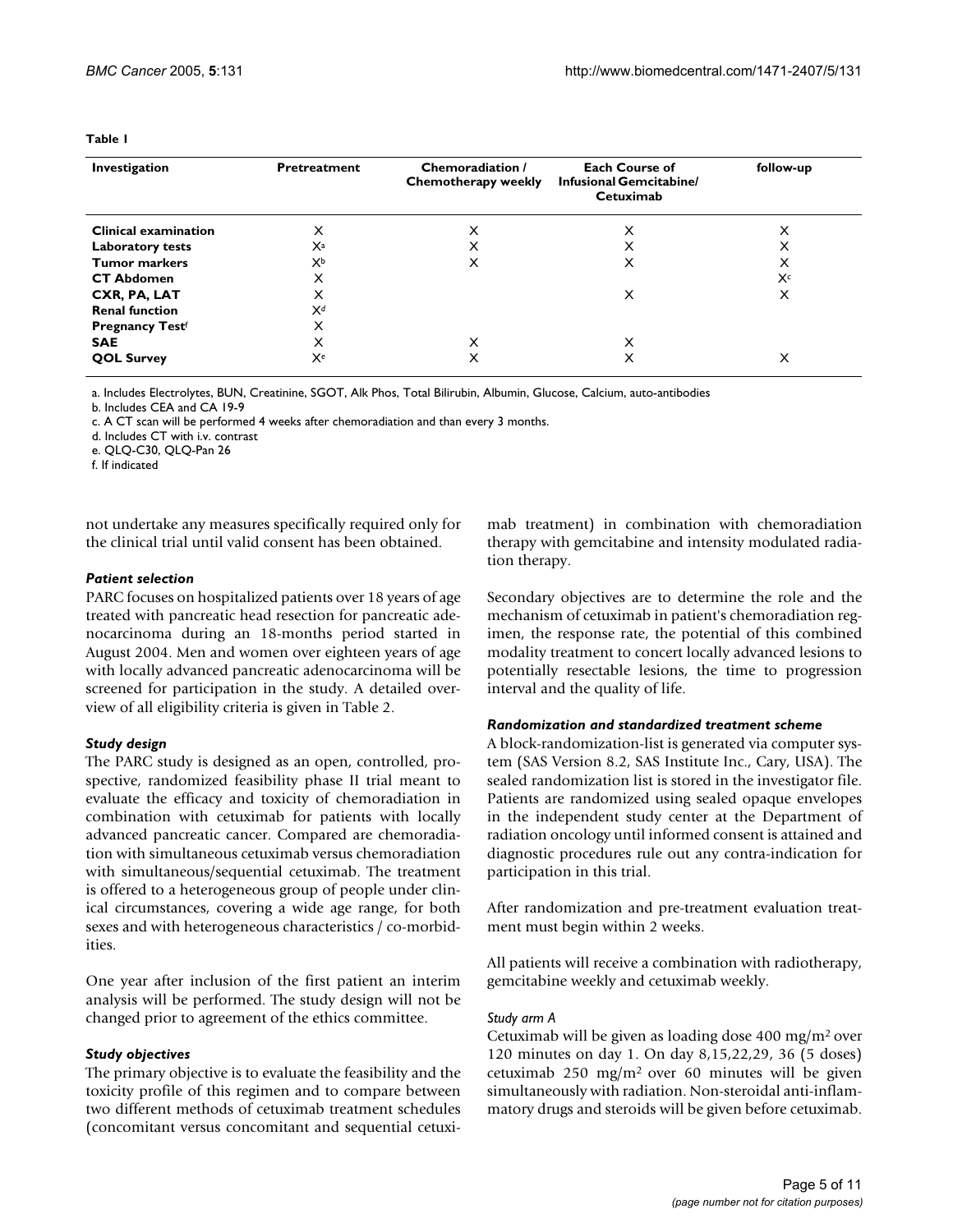#### **Table 2: Eligibility Criteria**

| Inclusion criteria                                                                                                                                                                                                                                                                                                                                                                                                                              | <b>Exclusion criteria</b>                                                                                                                                                                                                                                                                                                                                                                                                                                                                                                                                                                                                                                                                                                                                                                                                                                                               |
|-------------------------------------------------------------------------------------------------------------------------------------------------------------------------------------------------------------------------------------------------------------------------------------------------------------------------------------------------------------------------------------------------------------------------------------------------|-----------------------------------------------------------------------------------------------------------------------------------------------------------------------------------------------------------------------------------------------------------------------------------------------------------------------------------------------------------------------------------------------------------------------------------------------------------------------------------------------------------------------------------------------------------------------------------------------------------------------------------------------------------------------------------------------------------------------------------------------------------------------------------------------------------------------------------------------------------------------------------------|
| • Age equal or greater than 18 years<br>• Primary inoperable locally advanced pancreatic adenocarcinoma<br>• No evidence of metastatic disease.<br>• Hb >10.0 g/%, WBC >3,000 cells/mm <sup>3</sup> , platelets >100,000 cells/mm <sup>3</sup> .<br>• Performance status: Karnofsky 270.<br>• No acute infections at the time of therapy initiation.<br>• Patient must be able to give informed consent<br>• Patient has given informed consent | • Active infection<br>• Liver function impairment<br>• Pregnancy or breastfeeding.<br>• Metastatic disease<br>• Other severe systemic disease<br>• Second malignancy (except carcinoma in situ of the cervix uteri, basal<br>cell carcinoma of the skin after adequate oncologic treatment)<br>• Any other experimental treatment 4 weeks before study inclusion<br>• Known positive HACA (human antichimeric antibody)<br>• Known allergy against extrinsical proteins<br>• Previous antibody therapy<br>• Allergy against iv contrast agent (for CT-scans)<br>• Previous chemo- and/or radiation treatment or EGFR-inhibitor therapy<br>for pancreatic cancer<br>• Lack of compliance<br>• Inability to follow the instructions given by the investigator or the<br>telephone interviewer (insufficient command of language, dementia, lack<br>of time)<br>• Lack of informed consent |

Gemcitabine 300 mg/m2 over 60 minutes will be given on day 12,19,26,33,40 (5 doses) 2 hours after radiation therapy. Sequential chemotherapy with gemcitabine weekly 1000 mg/m2 over 60 minutes will be continued after finishing radiotherapy on day 47, 54, 62. The timing of these courses will be adjusted in patients who have treatment interruptions.

External beam radiation is to be given concurrently with chemotherapy and cetuximab with a total dose of 54 Gy in 25 fractions over 5 weeks. Patients are to be treated using an integrated intensity modulated radiation therapy (IMRT) boost concept, which allows the use of different single doses for the gross target volume (GTV) and the clinical target volume (CTV) in one fraction. GTV includes only the gross tumor volume, whereas CTV includes the primary tumor and the regional lymphnodes including the hepatoduodenal ligament, origins of the celiac axis and superior mesenteric artery. The median total dose for the GTV is to be 54.0 Gy (single dose 2.16 Gy) and for the CTV 45.0 Gy (single dose 1.8 Gy). The dose constraints for stomach, duodenum, small intestine, colon are 45 Gy in the maximum, mean dose for kidneys should be below 10 Gy, only one third of the kidneys should receive more than 20 Gy. KonRad™ (Siemens Oncology Systems, Concorde, USA) will be used for inverse treatment planning. Treatment will be performed using step-and-shoot IMRT and stereotactic target point localization with 7 coplanar fields and 50 to 65 segments. Average treatment time will be 10 minutes. Patients are to be fixed during therapy by individual immobilization devices.

# *Study arm B*

Cetuximab will be given as loading dose 400 mg/ m2 over 60 minutes on day 1. On day 8,15,22,29, 36 (5 doses) cetuximab 250 mg/m2 over 60 minutes will be given simultaneously with radiation. Non-steroidal anti-inflammatory drugs and steroids will be given before cetuximab.

Sequential cetuximab 250 mg/ m2 over 60 minutes will be given weekly beginning on day 46, over 3 month (12 doses)

Gemcitabine will be given as in study arm A.

External beam radiation will be given as in study arm A.

Restaging using computed tomography will be performed 5 weeks after completion of radiotherapy and at the end of sequential cetuximab administration.

The treatment protocol is outlined in figure [1.](#page-6-0)

### *Investigation schedule and follow-up*

All patients (study arm A or B) must have appropriate lab and radiographic studies (CXR; bone scintigraphy, abdominal ultrasound, CT abdomen; CBC; platelet count; BUN; creatinine; bilirubin, CA 19-9, and CEA) conducted prior to study enrolment to meet eligibility criteria.

During days 1–70 [study arm A] or days 1–130 [study arm B] patients will be assessed with laboratory evaluation: complete blood count and blood chemistries weekly. Laboratory parameters in both study arms will be evaluated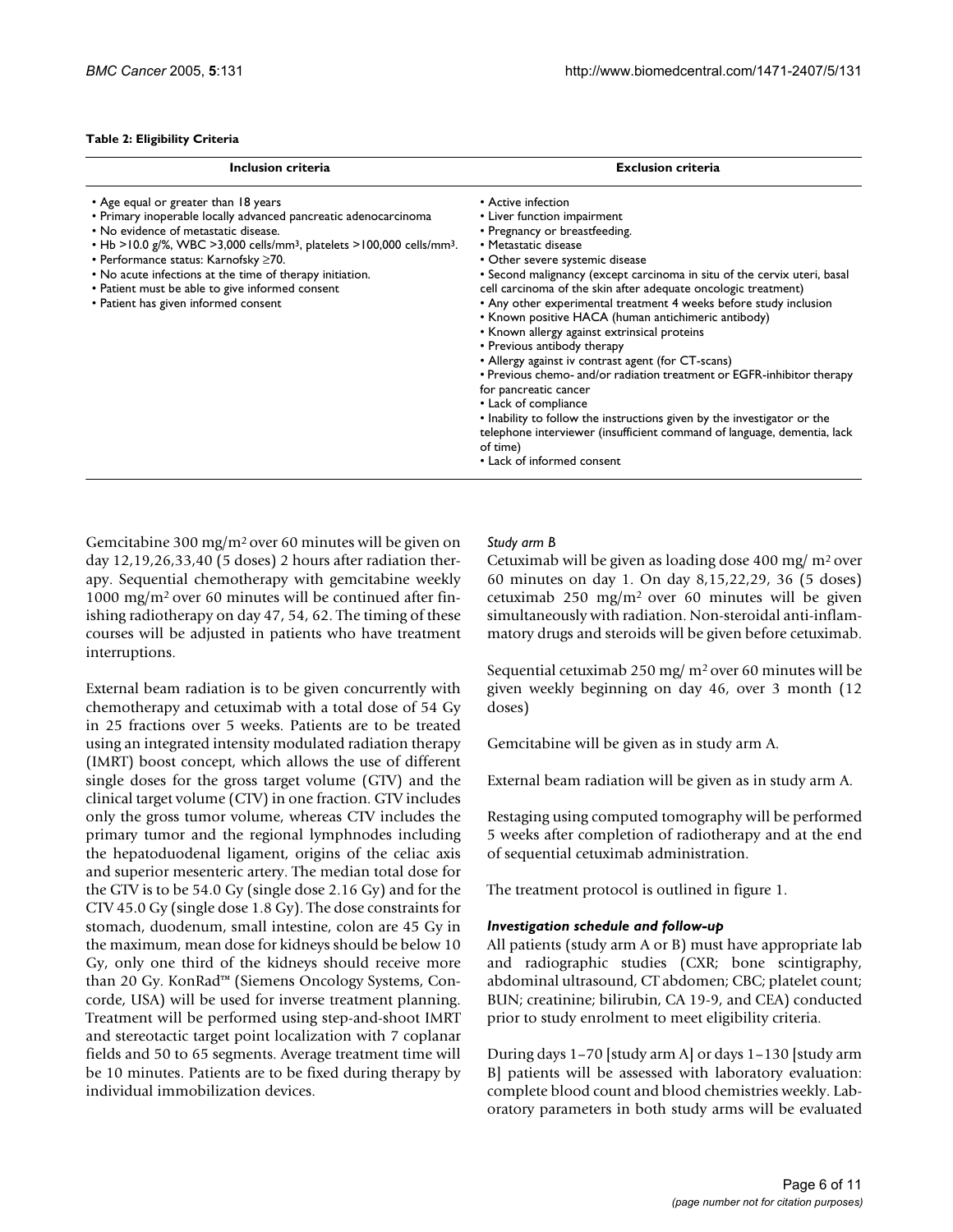<span id="page-6-0"></span>

before each dose of gemcitabine, in study arm B during cetuximab weekly before cetuximab.

Vital signs (blood pressure and pulse rate) and temperature are controlled daily during treatment. Patients are evaluated prior to receiving chemoradiation or chemotherapy. Patients enrolled in study arm A and B are evaluated weekly by the radiation oncology team during treatment. The team will check patients at each visit for symptoms due to therapy; a physical examination and complete safety labs should be performed. The quality of life questionnaire will be filled out during weeks 1, 9 and 17.

During post-chemoradiation, infusional cetuximab weekly (Study Arm B) patients will be evaluated by a physician prior to treatment and every 2 to 3 weeks with clinical assessment and laboratory parameters including a CBC, electrolytes, BUN, and creatinine.

In the post-treatment period patients will be seen every 3 months by the radiation oncology department for the first 2 years, every 4 months for the third year, and every 6 months during the 4th and 5th post-treatment years.

The aggregate clinical, laboratory, and imaging evaluations required per protocol as well as the timing of the optional quality of life questionnaire are outlined in table 1.

The follow-up will be continued for two years. Follow-up data of overall survival will be evaluated annually.

### *Assessment of quality of life*

Measurement of quality of life is one of the secondary objectives of the trial. Overall survival, return to previous employment as well as persistence of symptoms, the ability to perform appropriate activities and to care for oneself are criteria applied in the three questionnaires used in this study.

EORTC QLQ-C30 is a general measure of qualitiy of life in cancer patients. It incorporates nine multi-item scales: five functional scales (physical, role, cognitive, emotional, and social); three symptom scales (fatigue, pain, and nau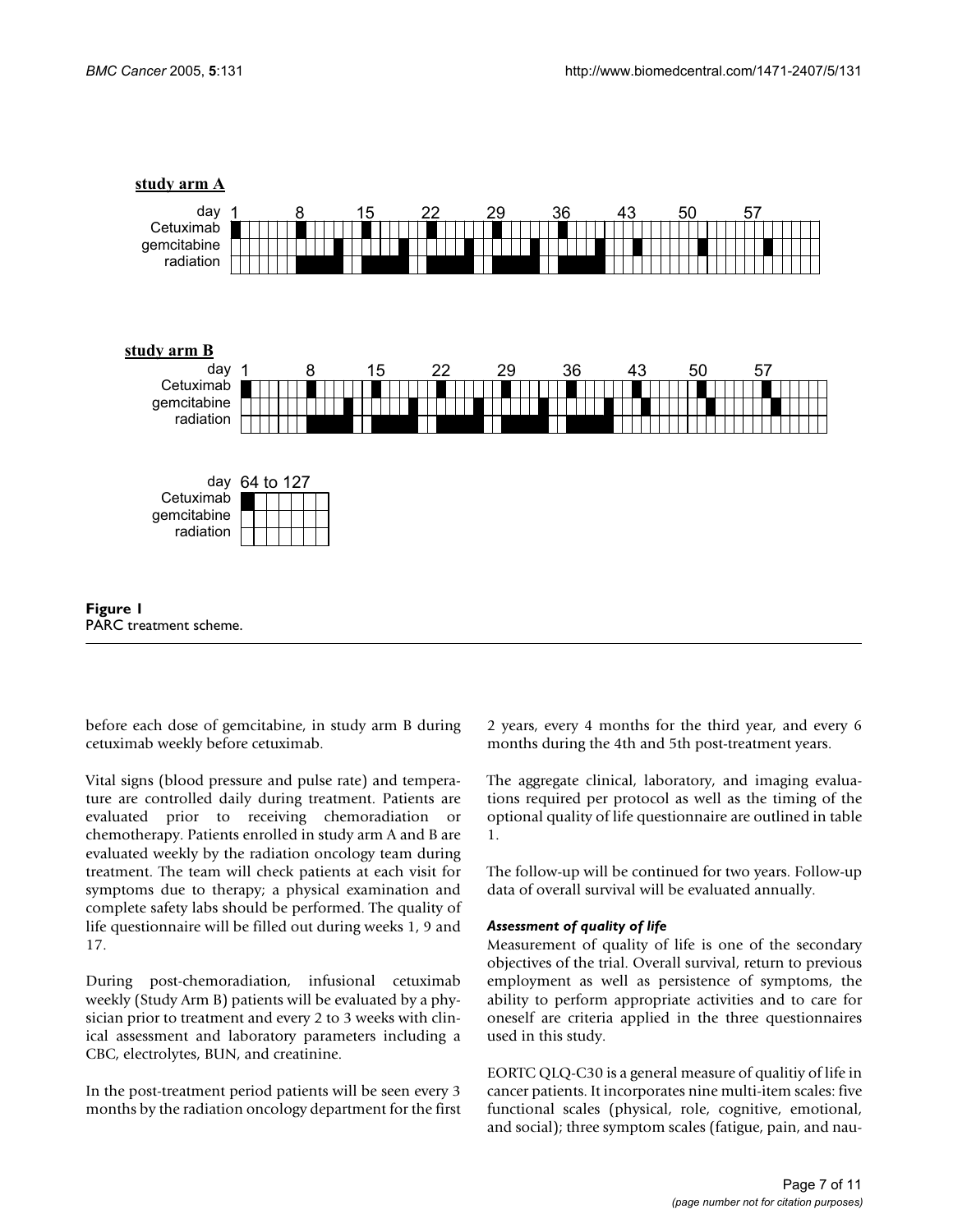sea and vomiting); and a global health and quality-of-life scale [33]. Specific symptoms (dyspnoea, insomnia, anorexia, constipation, diarrhoea, and financial impact) are measured as six single items. This instrument has been used extensively with a variety of cancer patients and was able to discriminate between individuals with metastatic and non-metastatic disease, as well as between patients at different stages of illness. The scale has good internal consistency (alpha  $> 0.70$ ), and good test re-test reliability (0.80 to 0.90) [34].

To assess disease-specific symptoms for patients with pancreatic cancer the pancreatic specific module (QLQ-PAN26) [35] that has been designed to use long with the general measure is used in this study.

# *Evaluation of the role of cetuximab*

An investigation of the effects and mechanism of cetuximab will be performed. Cetuximab has been shown in vivo and in vitro to enhance radiosensitivity, to promote radiation induced apoptosis, to decrease cell proliferation, to inhibit radiation-induced damage repair, and to inhibit tumor angiogenesis [23,24,36]. In view of the encouraging results achieved by using cetuximab in combination with other antineoplastic therapies, studies are now needed to define the molecular and immunologic mechanism(s) of this modality [30,31]. If the mechanism of action of cetuximab is more clearly understood it can be applied more selectively and its therapeutic index will be enhanced. Treatment related primary and acquired chemo- radioresistance presents a significant hindrance for all current therapy regimes in pancreatic cancer patients [23,24]. Multiple factors such as genetic instability of tumors and high inter- and intratumoral heterogeneity contributes to the hardly predictable therapy resistance [22]. To understand patterns of therapy response genome expression profiling and detection of genetic polymorphisms enables to identify key mechanisms in systems biology. Microarray technology will be used to identify predictors for therapy response or failure. The objectives are to correlate and potentially predict therapy response to cetuximab in combination with gemcitabine and radiotherapy using tumor genomic fingerprints. Tissue will be obtained either prior to neoadjuvant therapy by biopsy or during surgery. In order to perform the genomic approach patients biopsies are correlated and RNA and DNA isolation will be performed. After expression profiling the most promising differentially expressed genes are validated using real-time quantitative polymerase chain reaction. To predict the efficacy of neoadjuvant trimodal therapy additionally patients blood is collected before, during, and after neoadjuvant therapy to detect and correlate well known tumor and angiogenesis marker (VEGF, bFGF, IL8 etc.) using antibody chips.

# *Statistical considerations and sample size estimation*

The primary endpoint in this study is the feasibility and safety of the trimodal combination therapy with gemcitabine based chemoradiation and cetuximab. Secondary endpoints are overall survival period, measured from the date of therapy start. The one-year survival rates after chemoradiation with gemcitabine is 42 % [20,[37\]](#page-9-0). The sample size calculation is based on the assumption of an increase of one-year survival rates up to 67% due to the triple therapy [30-32].

Assuming an accrual period of 24 months and a follow-up of 42 months, testing for a difference in hazard (hazard ratio  $\neq$  1) on level  $\alpha$  = 0.05 and with a power of 80% a study sample size of 58 patients (29 patients per study arm) is needed. Taking into consideration the estimate of approximately 15% of patients which will not complete the treatment, a total number of 66 patients should be randomized.

The overall survival between both therapy arms will be compared using the Chi-square test. The overall survival will be summarized by Kaplan-Meier estimate and differences in therapy protocols will be analyzed by univariate Cox-regression.

Various secondary endpoints will be evaluated in this study as well, time to progression, measured from date of therapy start, will be summarized by Kaplan-Meier estimate. Further tumor response after 3, and 6 months and secondary operability will be calculated

One year after inclusion of the first patient an interim analysis will be carried out. The main evaluation will be performed two years after the last patient's enrolment.

There will be explicit stopping rules in place to terminate the trial early in the unlikely event that an unacceptably high rate of treatment related deaths (TRD) is observed. TRD will be monitored using the design of Thall and Simon [38]. A non-informative Beta prior distribution (i.e., B (0.015, 0.085) for TRD rate is assumed. The trial will be stopped if at any point during the trial there is a greater than 90% probability that the true TRD rate is greater than 0.05. Each patient will subsequently be evaluated and, an independent safety board will be consulted in making decision.

In view of the poor prognosis of the patient group, there will be no explicit stopping rules based on the overall number of toxicities, since even high rates of reversible toxicities seem acceptable if there is a large survival gain. Patients can withdraw from study participation at any time. Patients are taken off the study if unacceptable toxicity appears. Unacceptable toxicity is defined as unex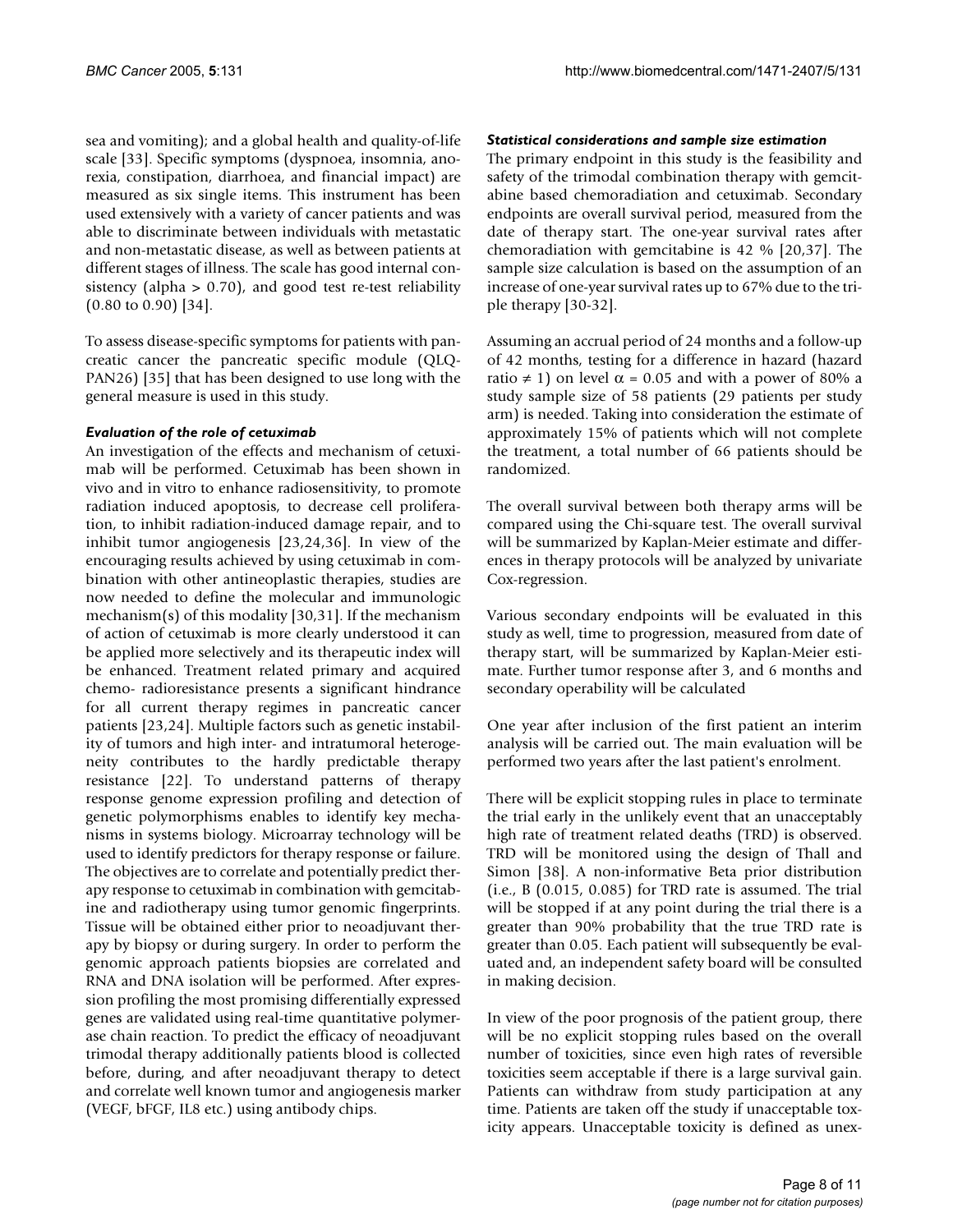pected serious side effects or irreversible Grade 4 toxicity. Patients who withdraw from the study may be treated with 5-FU and folinic acid or with gemcitabine. The decision will be based on the individual reasons for withdrawing from the study.

# **Discussion**

About 20–40% of patients present with a locally advanced pancreatic cancer which is not curable by resection [3,4]. The aim of primary chemoradiation in this situation is to achieve a local response with the aim prolonged survival and of preventing local tumor complications. Further downstaging or downsizing may enable secondary respectability. Chemoradiation in locally advanced pancreatic cancer results in significantly prolonged survival with 1-year survival about 40% compared to chemotherapy alone with 1-year survival about 20% [\[37](#page-9-0)]. Long-term survival is poor, rarely do such patients achieve a complete response to treatment; median survival is 5–10 months and 5-year survival is near zero [7].

Advantages in surgical techniques, radiation therapy techniques, chemotherapeutic regimes, and different combined-modality approaches have yielded only a modest impact on the prognosis of patients with pancreatic cancer [4]. Thus there is clearly a need for additional strategies. One approach involves using the identification of a number of molecular targets that may be responsible for the resistance of cancer cells to radiation or to other cytotoxic agents. As such, these molecular determinants may serve as targets for augmentation of the radiotherapy or chemotherapy response. Of these, the epidermal growth factor receptor (EGFR) has been a molecular target of considerable interest and investigation, and there has been a tremendous surge of interest in pursuing targeted therapy of cancers via inhibition of the EGFR [23,36].

Regarding the benefits of EGFR-targeted therapy in the combined modality treatment using either irradiation or chemotherapy, it is increasingly becoming clear that EGFR-targeted therapy is an important novel strategy for the treatment of pancreatic cancers [30-32]. Since chemoradiation is the standard of care for locally advanced non metastatic pancreatic cancer, there has been considerable interest in gaining increased experience with this therapy in combination with chemoradiation in an effort to evaluate the efficacy and the toxicity profile of this regimen.

Being a center focusing on pancreatic diseases and especially malignancies we therefore planned and conduct such a trial.

The PARC study is an open, randomized controlled trial investigating the survival of patients with primary nonmetastatic locally advanced pancreatic cancer after trimodal therapy with gemcitabine-based chemoradiation and EGFR-targeting therapy with the monoclonal antibody cetuximab. The role and the mechanism of cetuximab in patient's chemoradiation regimen are evaluated. The toxicity, the disease-free interval and the quality of life are assessed. Different factors are tested for a potential role as predictive marker.

The results of the PARC trial will definitely advance clinical and scientific knowledge on the treatment of locally advanced pancreatic adenocarcinoma.

# **Abbreviations**

CRO Clinical Research Organisation

CRF Case Report Form

CTC Common Toxicity Criteria

CTV Clinical Target Volume

dkfz German Cancer Research Center

EBRT External Beam Radiation Therapy

EGFR Epidermal Growth Factor Receptor

GCP Good Clinical Practice

GTV Gross Target Volume

IMRT Intensity Modulated Radiation Therapy

IORT Intra-Operative Radiation Therapy

# **Competing interests**

The author(s) declare that they have no competing interests.

# **Authors' contributions**

The first two authors contributed equally. RK, MWM, SH, MWB and JD planned, coordinated and conducted the study. Medical care is covered by CT, BD, PB, KKH, and AA. RK, MWM, KKH and HF recruited patients and provided randomization. SN, CT, BD, PB, and AA took part in conducting the study. Scientific program is planned by RK and MWM and carried out by RK, MWM, PEH, AA and HF. SN provided technical assistance and quality control in radiation treatment planning and delivery. All authors read and approved the final manuscript.

# **Acknowledgements**

Trial medication (Cetuximab) is supplied by Merck KGaA, Frankfurter Str. 250, 64293 Darmstadt, Germany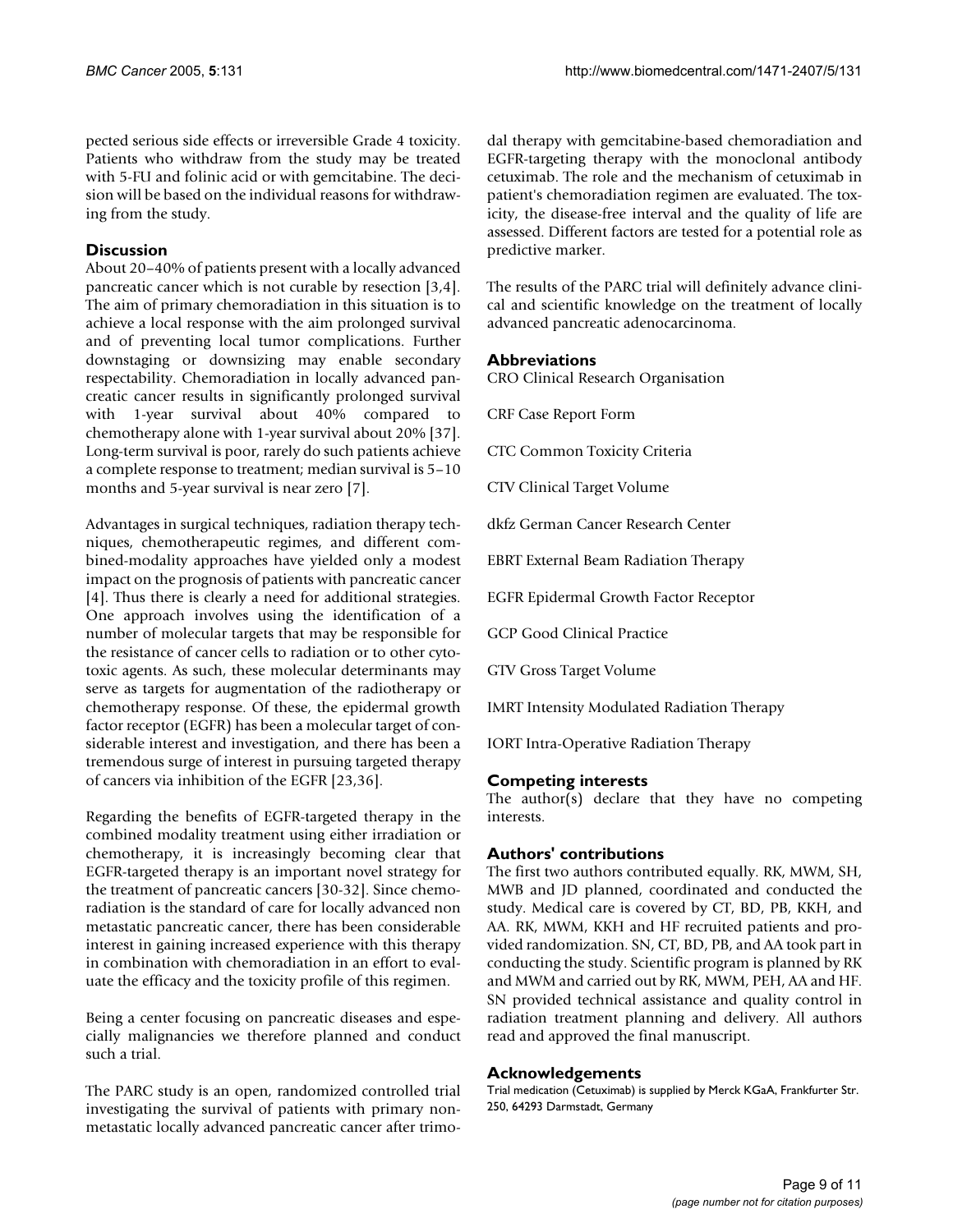### **References**

- 1. Parkin DM, Bray FI, Devesa SS: **[Cancer burden in the year 2000.](http://www.ncbi.nlm.nih.gov/entrez/query.fcgi?cmd=Retrieve&db=PubMed&dopt=Abstract&list_uids=11602373) [The global Picture.](http://www.ncbi.nlm.nih.gov/entrez/query.fcgi?cmd=Retrieve&db=PubMed&dopt=Abstract&list_uids=11602373)** *Eur J Cancer* 2001, **37:**S4-S66.
- 2. Jemal A, Murray T, Ward E, Samuels A, Tiwari RC, Ghafoor A, Feuer EJ, Thun MJ: **[Cancer statistics, 2005.](http://www.ncbi.nlm.nih.gov/entrez/query.fcgi?cmd=Retrieve&db=PubMed&dopt=Abstract&list_uids=15661684)** *CA Cancer J Clin* 2005, **55(1):**10-30.
- 3. Wagner M, Redaelli C, Lietz M, Seiler CA, Friess H, Buchler MW: **Curative resection is the single most important factor deter[mining outcome in patients with pancreatic](http://www.ncbi.nlm.nih.gov/entrez/query.fcgi?cmd=Retrieve&db=PubMed&dopt=Abstract&list_uids=15122610) [adenocarcinoma.](http://www.ncbi.nlm.nih.gov/entrez/query.fcgi?cmd=Retrieve&db=PubMed&dopt=Abstract&list_uids=15122610)** *Br J Surg* 2004, **91(5):**586-94.
- 4. Beger HG, Rau B, Gansauge F, Poch B, Link KH: **[Treatment of pan](http://www.ncbi.nlm.nih.gov/entrez/query.fcgi?cmd=Retrieve&db=PubMed&dopt=Abstract&list_uids=12925907)[creatic cancer: challenge of the facts.](http://www.ncbi.nlm.nih.gov/entrez/query.fcgi?cmd=Retrieve&db=PubMed&dopt=Abstract&list_uids=12925907)** *World J Surg* 2003, **27(10):**1075-84.
- 5. Neoptolemos JP, Stocken DD, Friess H, Bassi C, Dunn JA, Hickey H, Beger H, Fernandez-Cruz L, Dervenis C, Lacaine F, Falconi M, Pederzoli P, Pap A, Spooner D, Kerr DJ, Buchler MW: **[European Study](http://www.ncbi.nlm.nih.gov/entrez/query.fcgi?cmd=Retrieve&db=PubMed&dopt=Abstract&list_uids=15028824) Group for Pancreatic Cancer. A randomized trial of chemo[radiotherapy and chemotherapy after resection of pancre](http://www.ncbi.nlm.nih.gov/entrez/query.fcgi?cmd=Retrieve&db=PubMed&dopt=Abstract&list_uids=15028824)[atic cancer.](http://www.ncbi.nlm.nih.gov/entrez/query.fcgi?cmd=Retrieve&db=PubMed&dopt=Abstract&list_uids=15028824)** *N Engl J Med* 2004, **350:**1200-10.
- 6. Evans D: **Table 33.** In *4-2, Principles and Practices of Oncology* 6th edition. Lippincott, Williams, Wilkins, Inc; 2000:1130.
- 7. Evans D: **Table 33.** In *4–8, Principles and Practices of Oncology* 6th edition. Lippincott, Williams, Wilkins, Inc; 2000:1145.
- 8. Kalser MH, Ellenberg SS: **[Pancreatic cancer. Adjuvant combined](http://www.ncbi.nlm.nih.gov/entrez/query.fcgi?cmd=Retrieve&db=PubMed&dopt=Abstract&list_uids=4015380) [radiation and chemotherapy following curative resection.](http://www.ncbi.nlm.nih.gov/entrez/query.fcgi?cmd=Retrieve&db=PubMed&dopt=Abstract&list_uids=4015380)** *Arch Surg* 1985, **120:**899-903.
- Gastrointestinal Tumor Study Group: [Further evidence of effec](http://www.ncbi.nlm.nih.gov/entrez/query.fcgi?cmd=Retrieve&db=PubMed&dopt=Abstract&list_uids=3567862)**[tive adjuvant combined radiation and chemotherapy follow](http://www.ncbi.nlm.nih.gov/entrez/query.fcgi?cmd=Retrieve&db=PubMed&dopt=Abstract&list_uids=3567862)[ing curative resection of pancreatic cancer.](http://www.ncbi.nlm.nih.gov/entrez/query.fcgi?cmd=Retrieve&db=PubMed&dopt=Abstract&list_uids=3567862)** *Cancer* 1987, **59:**2006-2010.
- 10. Klinkenbijl JH, Jeekel J, Sahmoud T, van Pel R, Couvreur ML, Veenhof CH, Arnaud JP, Gonzalez DG, de Wit LT, Hennipman A, Wils J: **Adjuvant radiotherapy and 5-fluorouracil after curative [resection of cancer of the pancreas and periampullary](http://www.ncbi.nlm.nih.gov/entrez/query.fcgi?cmd=Retrieve&db=PubMed&dopt=Abstract&list_uids=10615932) region: phase III trial of the EORTC gastrointestinal tract [cancer cooperative group.](http://www.ncbi.nlm.nih.gov/entrez/query.fcgi?cmd=Retrieve&db=PubMed&dopt=Abstract&list_uids=10615932)** *Ann Surg* 1999, **230:**776-82.
- 11. Stocken DD, Buchler MW, Dervenis C, Bassi C, Jeekel H, Klinkenbijl JH, Bakkevold KE, Takada T, Amano H, Neoptolemos JP, Pancreatic Cancer Meta-analysis Group: **[Meta-analysis of randomised adju](http://www.ncbi.nlm.nih.gov/entrez/query.fcgi?cmd=Retrieve&db=PubMed&dopt=Abstract&list_uids=15812554)[vant therapy trials for pancreatic cancer.](http://www.ncbi.nlm.nih.gov/entrez/query.fcgi?cmd=Retrieve&db=PubMed&dopt=Abstract&list_uids=15812554)** *Br J Cancer* **92(8):**1372-81. 2005 Apr 25
- 12. Spitz FR, Abbruzzese JL, Lee JE, Pisters PW, Lowy AM, Fenoglio CJ, Cleary KR, Janjan NA, Goswitz MS, Rich TA, Evans DB: **[Preopera](http://www.ncbi.nlm.nih.gov/entrez/query.fcgi?cmd=Retrieve&db=PubMed&dopt=Abstract&list_uids=9060530)tive and postoperative chemoradiation strategies in patients [treated with pancreaticoduodenectomy for adenocarci](http://www.ncbi.nlm.nih.gov/entrez/query.fcgi?cmd=Retrieve&db=PubMed&dopt=Abstract&list_uids=9060530)[noma of the pancreas.](http://www.ncbi.nlm.nih.gov/entrez/query.fcgi?cmd=Retrieve&db=PubMed&dopt=Abstract&list_uids=9060530)** *J Clin Oncol* 1997, **15:**928-37.
- 13. Crane CH, Beddar AS, Evans DB: **[The role of intraoperative radi](http://www.ncbi.nlm.nih.gov/entrez/query.fcgi?cmd=Retrieve&db=PubMed&dopt=Abstract&list_uids=14989127)[otherapy in pancreatic cancer.](http://www.ncbi.nlm.nih.gov/entrez/query.fcgi?cmd=Retrieve&db=PubMed&dopt=Abstract&list_uids=14989127)** *Surg Oncol Clin N Am* 2003, **12:**965-77.
- 14. Kinsella TJ, Sindelar WF: **[Intraoperative radiotherapy for pan](http://www.ncbi.nlm.nih.gov/entrez/query.fcgi?cmd=Retrieve&db=PubMed&dopt=Abstract&list_uids=8681298)[creatic carcinoma. Experimental and clinical studies.](http://www.ncbi.nlm.nih.gov/entrez/query.fcgi?cmd=Retrieve&db=PubMed&dopt=Abstract&list_uids=8681298)** *Cancer* 1996, **78(3S):**598-604.
- 15. Emami B, Lyman J, Brown A, Coia L, Goitein M, Munzenrider JE, Shank B, Solin LJ, Wesson M: **[Tolerance of normal tissue to therapeu](http://www.ncbi.nlm.nih.gov/entrez/query.fcgi?cmd=Retrieve&db=PubMed&dopt=Abstract&list_uids=2032882)[tic irradiation.](http://www.ncbi.nlm.nih.gov/entrez/query.fcgi?cmd=Retrieve&db=PubMed&dopt=Abstract&list_uids=2032882)** *Int J Radiat Oncol Biol Phys* 1991, **21:**109-22.
- 16. Shaw MT, Spector MH, Ladman AJ: **[Effects of cancer, radiother](http://www.ncbi.nlm.nih.gov/entrez/query.fcgi?cmd=Retrieve&db=PubMed&dopt=Abstract&list_uids=394833)[apy and cytotoxic drugs on intestinal structure and function.](http://www.ncbi.nlm.nih.gov/entrez/query.fcgi?cmd=Retrieve&db=PubMed&dopt=Abstract&list_uids=394833)** *Cancer Treat Rev* 1979, **6:**141-51.
- 17. Landry JC, Yang GY, Ting JY, Staley CA, Torres W, Esiashvili N, Davis LW: **[Treatment of pancreatic cancer tumors with intensity](http://www.ncbi.nlm.nih.gov/entrez/query.fcgi?cmd=Retrieve&db=PubMed&dopt=Abstract&list_uids=12074463)modulated radiation therapy (IMRT) using the volume at [risk approach \(VARA\): employing dose-volume histogram](http://www.ncbi.nlm.nih.gov/entrez/query.fcgi?cmd=Retrieve&db=PubMed&dopt=Abstract&list_uids=12074463) (DVH) and normal tissue complication probability (NTCP) [to evaluate small bowel toxicity.](http://www.ncbi.nlm.nih.gov/entrez/query.fcgi?cmd=Retrieve&db=PubMed&dopt=Abstract&list_uids=12074463)** *Med Dosim* 2002, **27(2):**121-9. Summer
- 18. Tsai JY, Iannitti DA, Safran H: **[Combined modality therapy for](http://www.ncbi.nlm.nih.gov/entrez/query.fcgi?cmd=Retrieve&db=PubMed&dopt=Abstract&list_uids=12908138) [pancreatic cancer.](http://www.ncbi.nlm.nih.gov/entrez/query.fcgi?cmd=Retrieve&db=PubMed&dopt=Abstract&list_uids=12908138)** *Semin Oncol* 2003, **30(4 Suppl 9):**71-9.
- 19. Hawes RH, Xiong Q, Waxman I, Chang KJ, Evans DB, Abbruzzese JL: **[A multispecialty approach to the diagnosis and management](http://www.ncbi.nlm.nih.gov/entrez/query.fcgi?cmd=Retrieve&db=PubMed&dopt=Abstract&list_uids=10638554) [of pancreatic cancer.](http://www.ncbi.nlm.nih.gov/entrez/query.fcgi?cmd=Retrieve&db=PubMed&dopt=Abstract&list_uids=10638554)** *Am J Gastroenterol* 2000, **95(1):**17-31.
- 20. Burris HA 3rd, Moore MJ, Andersen J, Green MR, Rothenberg ML, Modiano MR, Cripps MC, Portenoy RK, Storniolo AM, Tarassoff P, Nelson R, Dorr FA, Stephens CD, Von Hoff DD: **[Improvements in](http://www.ncbi.nlm.nih.gov/entrez/query.fcgi?cmd=Retrieve&db=PubMed&dopt=Abstract&list_uids=9196156) survival and clinical benefit with gemcitabine as first-line [therapy for patients with advanced pancreas cancer: a rand](http://www.ncbi.nlm.nih.gov/entrez/query.fcgi?cmd=Retrieve&db=PubMed&dopt=Abstract&list_uids=9196156)[omized trial.](http://www.ncbi.nlm.nih.gov/entrez/query.fcgi?cmd=Retrieve&db=PubMed&dopt=Abstract&list_uids=9196156)** *J Clin Oncol* 1997, **15(6):**2403-13.
- 21. Willett CG, Clark JW: Update on combined-modality treat**ment options for pancreatic cancer.** *Oncology (Huntingt)* 2003, **17(12 Suppl 13):**29-36.
- 22. Lawrence TS: **Radiation sensitizers and targeted therapies.** *Oncology (Huntingt)* 2003, **17(12 Suppl 13):**23-8.
- 23. Baumann M, Krause M: **[Targeting the epidermal growth factor](http://www.ncbi.nlm.nih.gov/entrez/query.fcgi?cmd=Retrieve&db=PubMed&dopt=Abstract&list_uids=15450723) [receptor in radiotherapy: radiobiological mechanisms, pre](http://www.ncbi.nlm.nih.gov/entrez/query.fcgi?cmd=Retrieve&db=PubMed&dopt=Abstract&list_uids=15450723)[clinical and clinical results.](http://www.ncbi.nlm.nih.gov/entrez/query.fcgi?cmd=Retrieve&db=PubMed&dopt=Abstract&list_uids=15450723)** *Radiother Oncol* 2004, **72(3):**257-66.
- 24. Xiong HQ, Abbruzzese JL: **[Epidermal growth factor receptor](http://www.ncbi.nlm.nih.gov/entrez/query.fcgi?cmd=Retrieve&db=PubMed&dopt=Abstract&list_uids=12422311)[targeted therapy for pancreatic cancer.](http://www.ncbi.nlm.nih.gov/entrez/query.fcgi?cmd=Retrieve&db=PubMed&dopt=Abstract&list_uids=12422311)** *Semin Oncol* 2002, **29(5 Suppl 14):**31-7.
- 25. Bowers G, Reardon D, Hewitt T, Dent P, Mikkelsen RB, Valerie K, Lammering G, Amir C, Schmidt-Ullrich RK: **[The relative role of](http://www.ncbi.nlm.nih.gov/entrez/query.fcgi?cmd=Retrieve&db=PubMed&dopt=Abstract&list_uids=11313882) [ErbB1-4 receptor tyrosine kinases in radiation signal trans](http://www.ncbi.nlm.nih.gov/entrez/query.fcgi?cmd=Retrieve&db=PubMed&dopt=Abstract&list_uids=11313882)[duction responses of human carcinoma cells.](http://www.ncbi.nlm.nih.gov/entrez/query.fcgi?cmd=Retrieve&db=PubMed&dopt=Abstract&list_uids=11313882)** *Oncogene* **20(11):**1388-97. 2001 Mar 15
- Schmidt-Ullrich RK, Mikkelsen RB, Dent P, Todd DG, Valerie K, Kavanagh BD, Contessa JN, Rorrer WK, Chen PB: **[Radiation](http://www.ncbi.nlm.nih.gov/entrez/query.fcgi?cmd=Retrieve&db=PubMed&dopt=Abstract&list_uids=9294612)induced proliferation of the human A431 squamous carci[noma cells is dependent on EGFR tyrosine phosphorylation.](http://www.ncbi.nlm.nih.gov/entrez/query.fcgi?cmd=Retrieve&db=PubMed&dopt=Abstract&list_uids=9294612)** *Oncogene* **15(10):**1191-7. 1997 Sep 4
- 27. Huang SM, Harari PM: **[Modulation of radiation response after](http://www.ncbi.nlm.nih.gov/entrez/query.fcgi?cmd=Retrieve&db=PubMed&dopt=Abstract&list_uids=10873065) epidermal growth factor receptor blockade in squamous cell [carcinomas: inhibition of damage repair, cell cycle kinetics,](http://www.ncbi.nlm.nih.gov/entrez/query.fcgi?cmd=Retrieve&db=PubMed&dopt=Abstract&list_uids=10873065) [and tumor angiogenesis.](http://www.ncbi.nlm.nih.gov/entrez/query.fcgi?cmd=Retrieve&db=PubMed&dopt=Abstract&list_uids=10873065)** *Clin Cancer Res* 2000, **6(6):**2166-74.
- 28. Harari PM, Huang SM: **[Modulation of molecular targets to](http://www.ncbi.nlm.nih.gov/entrez/query.fcgi?cmd=Retrieve&db=PubMed&dopt=Abstract&list_uids=10690506) [enhance radiation.](http://www.ncbi.nlm.nih.gov/entrez/query.fcgi?cmd=Retrieve&db=PubMed&dopt=Abstract&list_uids=10690506)** *Clin Cancer Res* 2000, **6(2):**323-5.
- 29. Kim ES, Khuri FR, Herbst RS: **[Epidermal growth factor receptor](http://www.ncbi.nlm.nih.gov/entrez/query.fcgi?cmd=Retrieve&db=PubMed&dopt=Abstract&list_uids=11673692) [biology \(IMC-C225\).](http://www.ncbi.nlm.nih.gov/entrez/query.fcgi?cmd=Retrieve&db=PubMed&dopt=Abstract&list_uids=11673692)** *Curr Opin Oncol* 2001, **13(6):**506-13.
- 30. Bonner JA, Harari PM, Giralt JL: **Cetuximab prolongs survival in patients with locally advanced squamous cell carcinoma of the head and neck: a phase III study of high dose radiation therapy with or without cetuximab.** *Proc Am Soc Clin Oncol* 2004. abstract 5507
- 31. Xiong HQ, Rosenberg A, LoBuglio A, Schmidt W, Wolff RA, Deutsch J, Needle M, Abbruzzese JL: **[Cetuximab, a monoclonal antibody](http://www.ncbi.nlm.nih.gov/entrez/query.fcgi?cmd=Retrieve&db=PubMed&dopt=Abstract&list_uids=15226328) targeting the epidermal growth factor receptor, in combina[tion with gemcitabine for advanced pancreatic cancer: a](http://www.ncbi.nlm.nih.gov/entrez/query.fcgi?cmd=Retrieve&db=PubMed&dopt=Abstract&list_uids=15226328) [multicenter phase II Trial.](http://www.ncbi.nlm.nih.gov/entrez/query.fcgi?cmd=Retrieve&db=PubMed&dopt=Abstract&list_uids=15226328)** *J Clin Oncol* **22(13):**2610-6. 2004 Jul 1
- 32. Moore MJ, Goldstein D, Hamm J, Figer A, Hecht J, Gallinger S, Au H, Ding K, Christy-Bittel J, Parulekar W: **Erlotinib plus gemcitabine compared to gemcitabine alone in patients with advanced pancreatic cancer. A phase III trial of the National Cancer Institute of Canada Clinical Trials Group [NCIC-CTG] ASCO Meeting Abstracts.** 2005, **23:**1.
- 33. Aaronson NK, Ahmedzai S, Bergman B, Bullinger M, Cull A, Duez NJ, Filiberti A, Flechtner H, Fleishman SB, de Haes JC, *et al.*: **[The Euro](http://www.ncbi.nlm.nih.gov/entrez/query.fcgi?cmd=Retrieve&db=PubMed&dopt=Abstract&list_uids=8433390)pean Organization for Research and Treatment of Cancer [QLQ-C30: a quality-of-life instrument for use in interna](http://www.ncbi.nlm.nih.gov/entrez/query.fcgi?cmd=Retrieve&db=PubMed&dopt=Abstract&list_uids=8433390)[tional clinical trials in oncology.](http://www.ncbi.nlm.nih.gov/entrez/query.fcgi?cmd=Retrieve&db=PubMed&dopt=Abstract&list_uids=8433390)** *J Natl Cancer Inst* 1993, **85:**365-76.
- 34. Hjermstad MJ, Fossa SD, Bjordal K, Kaasa S: **[Test/retest study of](http://www.ncbi.nlm.nih.gov/entrez/query.fcgi?cmd=Retrieve&db=PubMed&dopt=Abstract&list_uids=7738629) [the European Organization for Research and Treatment of](http://www.ncbi.nlm.nih.gov/entrez/query.fcgi?cmd=Retrieve&db=PubMed&dopt=Abstract&list_uids=7738629) [Cancer Core Quality-of-Life Questionnaire.](http://www.ncbi.nlm.nih.gov/entrez/query.fcgi?cmd=Retrieve&db=PubMed&dopt=Abstract&list_uids=7738629)** *J Clin Oncol* 1995, **13:**1249-54.
- 35. Fitzsimmons D, Johnson CD, George S, Payne S, Sandberg AA, Bassi C, Beger HG, Birk D, Buchler MW, Dervenis C, Fernandez Cruz L, Friess H, Grahm AL, Jeekel J, Laugier R, Meyer D, Singer MW, Tihanyi T: **[Development of a disease specific quality of life \(QoL\)](http://www.ncbi.nlm.nih.gov/entrez/query.fcgi?cmd=Retrieve&db=PubMed&dopt=Abstract&list_uids=10533475) questionnaire module to supplement the EORTC core can[cer QoL questionnaire, the QLQ-C30 in patients with pan](http://www.ncbi.nlm.nih.gov/entrez/query.fcgi?cmd=Retrieve&db=PubMed&dopt=Abstract&list_uids=10533475)[creatic cancer EORTC Study Group on Quality of Life.](http://www.ncbi.nlm.nih.gov/entrez/query.fcgi?cmd=Retrieve&db=PubMed&dopt=Abstract&list_uids=10533475)** *Eur J Cancer* 1999, **35:**939-41.
- 36. Xiong HQ: **[Molecular targeting therapy for pancreatic cancer.](http://www.ncbi.nlm.nih.gov/entrez/query.fcgi?cmd=Retrieve&db=PubMed&dopt=Abstract&list_uids=15316751)** *Cancer Chemother Pharmacol* 2004, **54(Suppl 1):**S69-77.
- <span id="page-9-0"></span>37. **[Treatment of locally unresectable carcinoma of the pan](http://www.ncbi.nlm.nih.gov/entrez/query.fcgi?cmd=Retrieve&db=PubMed&dopt=Abstract&list_uids=2898536)creas: comparison of combined-modality therapy (chemo[therapy plus radiotherapy\) to chemotherapy alone.](http://www.ncbi.nlm.nih.gov/entrez/query.fcgi?cmd=Retrieve&db=PubMed&dopt=Abstract&list_uids=2898536) [Gastrointestinal Tumor Study Group.](http://www.ncbi.nlm.nih.gov/entrez/query.fcgi?cmd=Retrieve&db=PubMed&dopt=Abstract&list_uids=2898536)** *J Natl Cancer Inst* **80(10):**751-5. 1988 Jul 20
- 38. Thall PF, Simon R: **[Practical Bayesian guidelines for phase IIB](http://www.ncbi.nlm.nih.gov/entrez/query.fcgi?cmd=Retrieve&db=PubMed&dopt=Abstract&list_uids=7980801) [clinical trials.](http://www.ncbi.nlm.nih.gov/entrez/query.fcgi?cmd=Retrieve&db=PubMed&dopt=Abstract&list_uids=7980801)** *Biometrics* 1994, **50:**337-49.